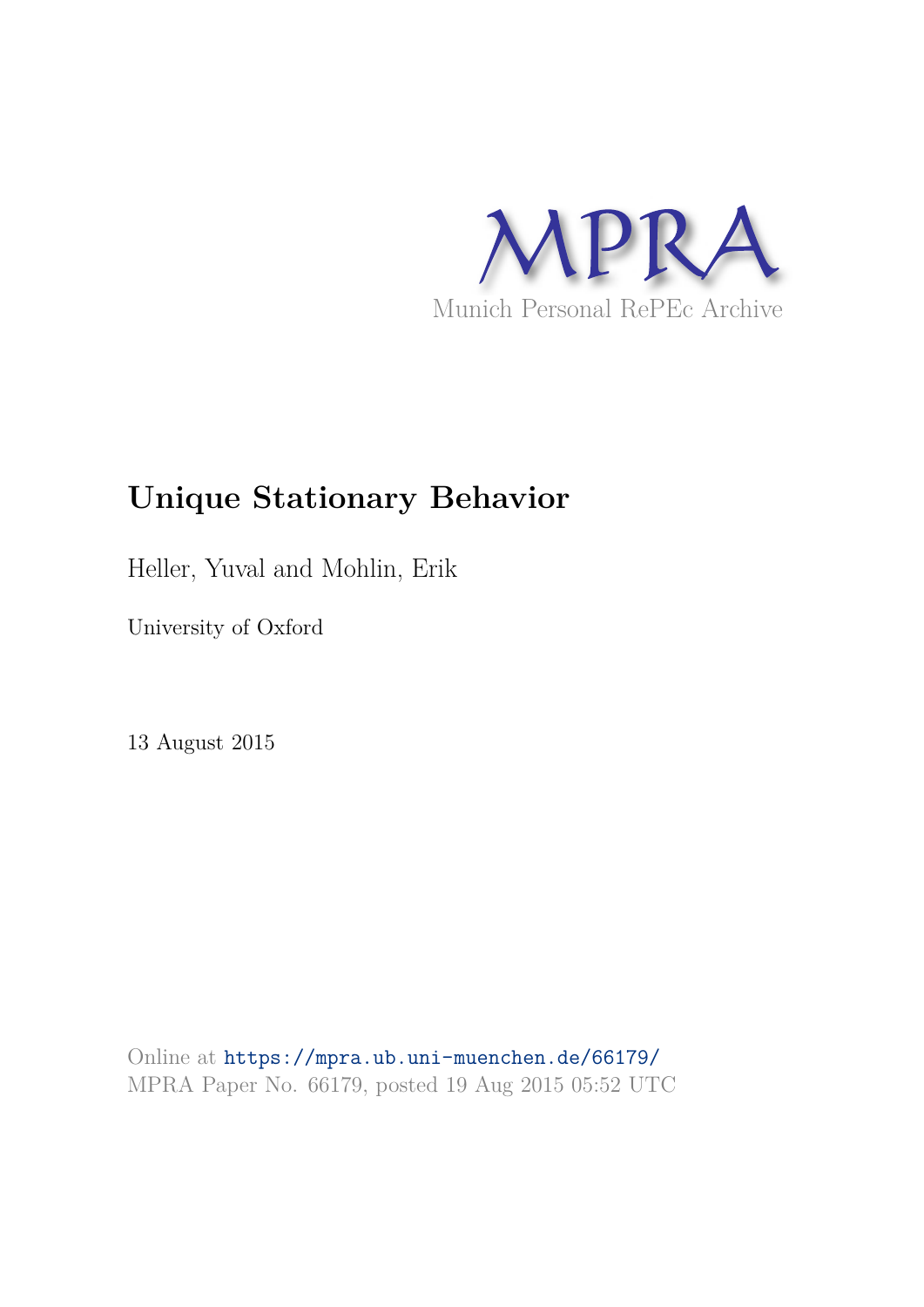# Unique Stationary Behavior

Yuval Heller and Erik Mohlin<sup>∗</sup> Department of Economics, University of Oxford.

August 14, 2015

#### **Abstract**

We study environments in which agents from a large population are randomly matched to play a one-shot game, and, before the interaction begins, each agent observes noisy information about the partner's aggregate behavior. Agents follow stationary strategies that depend on the observed signal. We show that every strategy distribution admits a unique behavior if each player observe on average less than action of his partner. On the other hand, if each player observes on average more than one action, we show that there exists a stationary strategy that admits multiple consistent outcomes.

**Keywords:** Markovian process, Random matching. **JEL Classification:** C72, C73, D83.

## **1 Introduction**

We consider an infinite population of agents who are randomly matched into pairs to play a symmetric one-shot game. Before playing the game, each agent privately makes a finite number of independent *observations* sampled from his partner's aggregate behavior. Each such observation includes the realized pure action played by the partner, and may also include the action played by his partner's opponent (i.e., the observation may be an action profile). We assume that each agent follows a stationary (Markovian) *strategy*: a mapping that assigns a mixed action to each possible observation, and which does not depend on the player's own private history or on time. We interpret a (finite support) *strategy distribution* as describing a population in which different groups in the population follow different strategies.<sup>1</sup>

For concreteness consider the following two examples:

- 1. Each agent uses the signals about the partner's past behavior, to infer the partner's likely behavior in the current interaction, and best-replies to this belief about the partner's behavior.
- 2. Agents interact in the Prisoner's Dilemma game, and some agents follow a strategy of indirect reciprocity: they cooperate if the partner is observed to cooperate with a sufficiently high frequency. The study of these strategies was pioneered in Nowak & Sigmund (1998) (where it is called "image scoring"), and recently it has extensively analyzed by us in a separate paper (Heller & Mohlin, 2015).

<sup>∗</sup>Email: yuval.heller@economics.ox.ac.uk and erik.mohlin@economics.ox.ac.uk.

<sup>1</sup>See Rosenthal (1979) for an early model of agents who follow stationary strategies and are randomly matched to play one-shot games; see Bhaskar *et al.* (2013) for a foundation for the use of stationary strategies (in a somewhat different setup).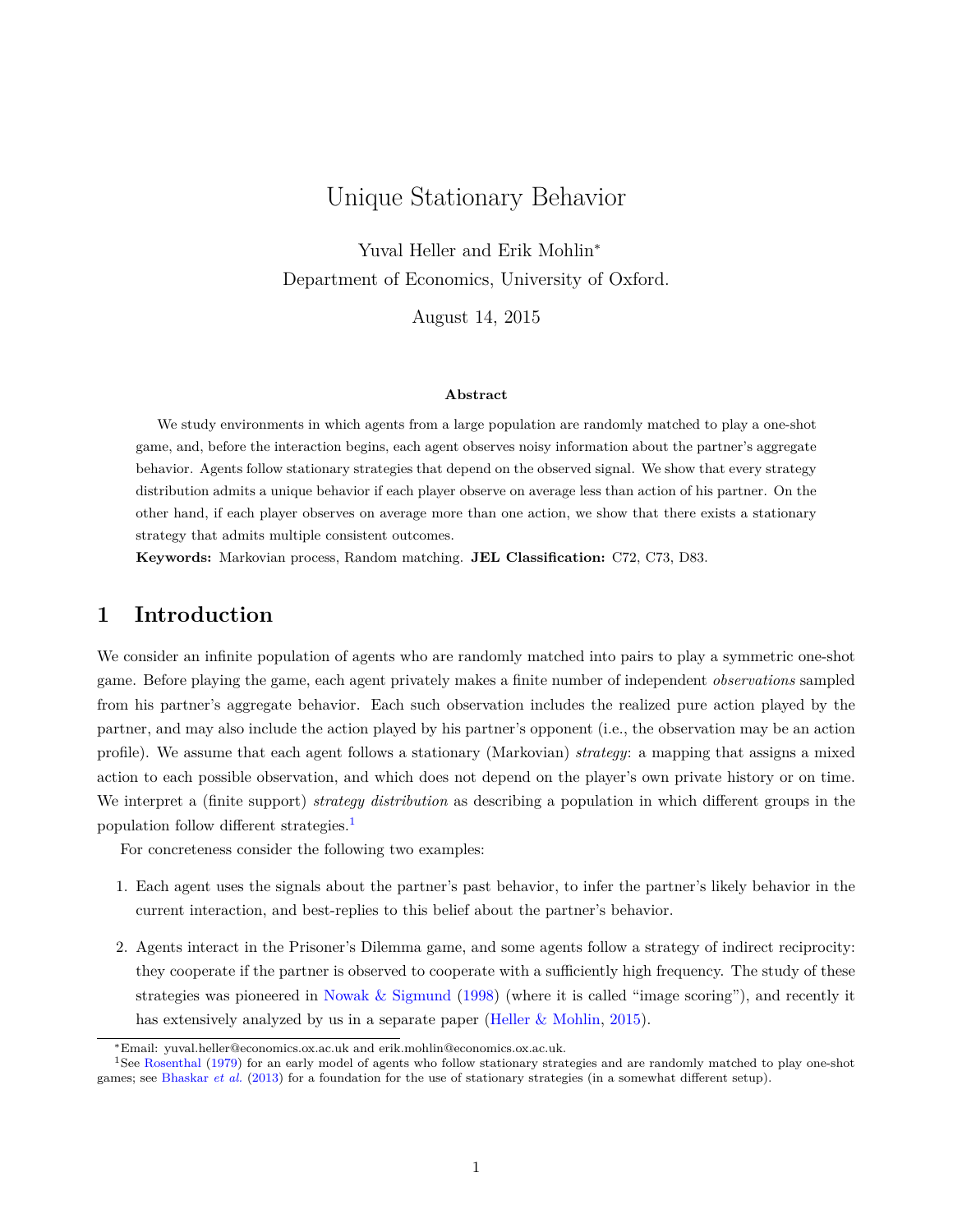An *outcome* is a mapping that describes the mixed action played by each group in the population conditional on being matched with individuals from each other group. An outcome is *consistent* with the strategy distribution, if for any two strategies in the support of the strategy distribution, it is the case that if the observations are sampled from the outcome, then the induced play coincides with the mixed actions described by the outcome.

The first question when analyzing such interactions is whether the strategy distribution uniquely determines the outcome, or whether there might exist multiple consistent outcomes, such that history determines which one is played. In this note we investigate what conditions on the observation structure that implies that every distribution of stationary strategies induces a unique outcome.<sup>2</sup>

Theorem 1 shows that every strategy uniquely determines the outcome if and only if the expected number of actions that each agent observes is less than one. Moreover, when the expected number of observed actions is less than one, then there is a global convergence at an exponential rate to the unique consistent outcome from any initial outcome.

The intuition can be grasped by considering an environment in which each agent observes a single action with probability *p*, and observes nothing otherwise. In the former case, the agents plays the observed action, and in the latter case he plays an arbitrary mixed action  $\alpha$ . When  $p = 1$  (i.e. each agent observes a single action), then any mixed action is consistent with the strategy distribution. When  $p < 1$  (i.e., each agents observes on average less than one action), then  $\alpha$  is the unique consistent outcome.

**Structure** The next section presents a motivating example. The model is described in Section 3, and Section 1 presents the result. Technical parts of the proof appear in the appendix.

## **2 Motivating Example**

Consider a population in which agents are randomly matched to play the Rock-paper-scissors game, in which each player has three pure actions (*rock*, *paper*, *scissors*), and each action is the unique best reply to the previous action (modulo 3). In each period everyone in the population is matched to play with someone else. Assume that each agent plays the mixed action  $\alpha$  at the first round (round 1). At each other round, each agent with a probability of *p* observes the partner's action in the last round and best replies to it; with the remaining probability of  $1 - p$  each agent observes nothing and plays a mixed action  $\beta$ .

What will be the long run behavior of the population? If  $p = 1$  it is immediate that the population's behavior will cycle "around" permutations of the initial behavior (as is common in evolutionary models of rock-paperscissors, see, e.g., the analysis in Cason *et al.*, 2014). Formally, let  $n \in \{01, 2, \ldots\}$ :

- 1. At round  $3 \cdot n + 1$  players play *rock* with a probability of  $\alpha$  (*rock*), *paper* with a probability of  $\alpha$  (*paper*), and *scissors* with a probability of *α* (*scissors*).
- 2. At round  $3 \cdot n + 2$  players play *rock* with a probability of  $\alpha$  (*scissors*), *paper* with a probability of  $\alpha$  (*rock*), and *scissors* with a probability of *α* (*paper*).
- 3. At round  $3 \cdot n + 3$  players play *rock* with a probability of *α* (*paper*), *paper* with a probability of *α* (*scissors*), and *scissors* with a probability of *α* (*rock*).

<sup>&</sup>lt;sup>2</sup>A key difference between our analysis and the stochastic stability approach to evolutionary analysis (as pioneered by Young, 1993; Kandori *et al.*, 1993) is that in our model a player observes a signal about his partner's past behavior, while in most of the existing literature on stochastic stability the agent observes a signal about the past aggregate behavior in the population.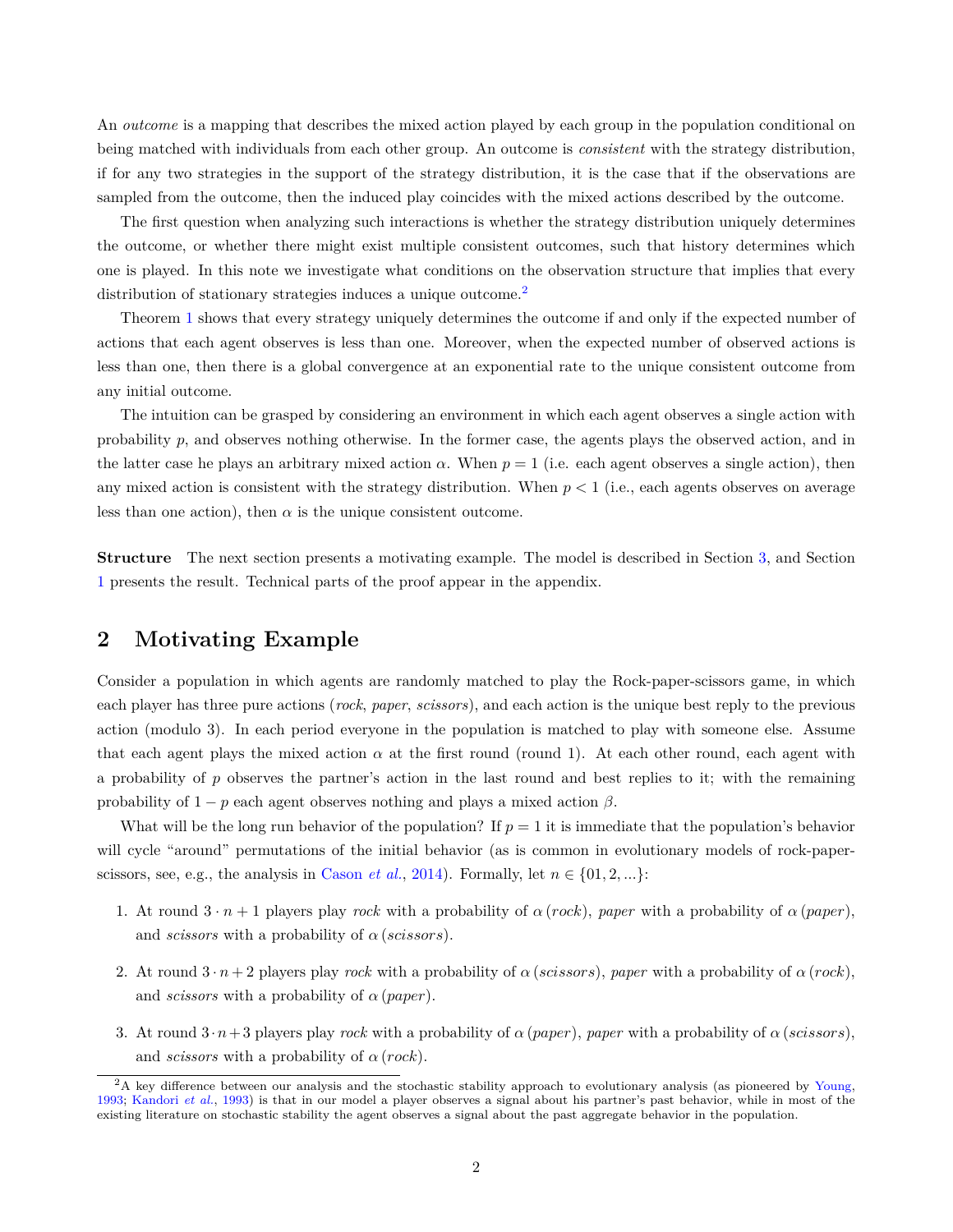However, when  $p < 1$ , one can show that the population converges to the following unique behavior (regardless of the initial behavior  $\alpha$ ):

$$
\Pr\left(rock\right) = \frac{\beta\left(rock\right) + p \cdot \beta\left(scissors\right) + p^2 \cdot \beta\left(paper\right)}{1 + p + p^2},
$$
\n
$$
\Pr\left(scissors\right) = \frac{\beta\left(scissors\right) + p \cdot \beta\left(paper\right) + p^2 \cdot \beta\left(rock\right)}{1 + p + p^2},
$$
\n
$$
\Pr\left(paper\right) = \frac{\beta\left(paper\right) + p \cdot \beta\left(rock\right) + p^2 \cdot \beta\left(scissors\right)}{1 + p + p^2}.
$$

Note that when *p* is close to one, the unique behavior is close to the uniform mixed profile that assigns a probability of  $\frac{1}{3}$  for each action.

Our main result formalizes and extends this example. It shows that when each player observes on average less than one past action of the partner, then the aggregate behavior converges to a unique outcome regardless of the initial conditions, while if players observe on average more than one action, then the long run behavior may depend on the initial condition (and may cycle rather then converge).

## **3 Model**

#### **3.1 Actions, Strategies and Outcomes**

We present a reduced form static analysis of a dynamic evolutionarily process of cultural learning (or, alternatively, of a biological evolutionary process) in a large population of agents. The agents in the population are randomly matched into pairs and play a symmetric one-shot game, in which each player has to choose an action  $a \in A$ <sup>3</sup>. Let  $\Delta(A)$  denote the set of mixed actions (distributions over *A*). We use the letter *a* (*α*) to denote a typical pure (mixed) action. With slight abuse of notation let  $a \in A$  also denote the element in  $\Delta(A)$ , which assigns probability 1 to *a*. We adopt this convention for all probability distributions throughout the paper.

An *observation function*  $p \in \Delta(N \times N)$  is a distribution (with a finite support) over pairs of non-negative integers. Before playing the game, each player privately observes with probability  $p(k_1, k_2)$   $k_1$  independent realized actions of his partner and *k*<sup>2</sup> realized action profiles played by his partner (the first action in each such profile) and her opponents. Let  $C^+(p) = C(p) \setminus \{(0,0)\}\)$  denote the support of *p* except  $(0,0)$ .

Given pair  $(k_1, k_2) \neq (0, 0)$  let  $M_{k_1, k_2}$  denote the set of signals (or messages) that include  $k_1$  observed actions and  $k_2$  observed action profiles:  $M_{k_1,k_2} = A^{k_1} \times (A \times A)^{k_2}$ . Let  $M = M_p$  denote the set of all possible *signals* given observation function *p*, i.e.  $M = \{ \cup_{(k_1,k_2) \in C(p)} M_{k_1,k_2} \}$ . Let *m* denote a typical message (i.e., an element of *M*). Let  $\phi \equiv A^{\emptyset} \times (A \times A)^{\emptyset}$  denote the non-informative signal in which no actions are observed (which occurs with probability  $p(0,0)$ ).

A *strategy* is a mapping  $s : M \to \Delta(A)$  that assigns a mixed action to each possible message. Let  $s_m \in \Delta(A)$ denote the mixed action played by strategy *s* after observing signal *m*. I.e., for each action  $a \in A$ ,  $s_m(a)$ *s* (*m*) (*a*) is the probability that a player who follows strategy *s* plays action *a* after observing message *m*.

Let *S* denote the set of all strategies, and let  $\Sigma \equiv \Delta(S)$  denote the set of finite support distributions over the set of strategies. An element  $\sigma \in \Sigma$  is called a *strategy distribution*. Let  $\sigma(s)$  denote the probability that

<sup>&</sup>lt;sup>3</sup>The assumption that the underlying game *G* is symmetric is essentially without loss of generality (if the game is played within a single population). Asymmetric games can be symmetrized by considering an extended game in which agents are randomly assigned to the different player positions with equal probability, and strategies condition on the assigned role (see, e.g., Selten, 1980).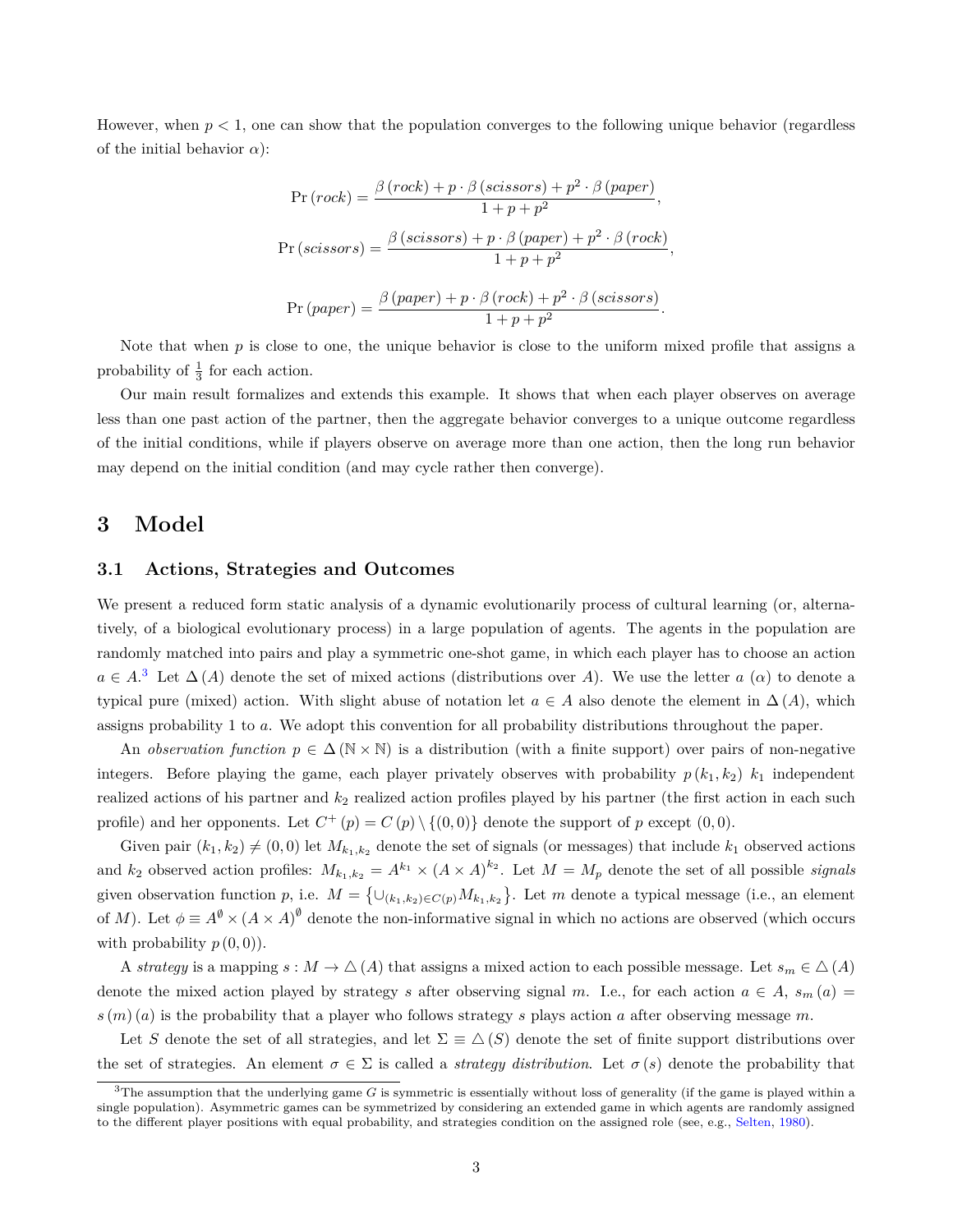strategy distribution  $\sigma$  assigns to strategy *s*. Given a strategy distribution  $\sigma \in \Sigma$ , let  $C(\sigma)$  denote its support (i.e., the set of strategies such that  $\sigma(s) > 0$ ). We interpret  $\sigma \in \Sigma$  as representing a population in which  $|C(\sigma)|$ strategies coexist, each agent is endowed with one of these strategies according to the distribution of  $\sigma$ . When  $|C(\sigma)| = 1$ , we identify the strategy distribution with the unique strategy in its support (i.e.,  $\sigma \equiv s$ ), in line with the convention adopted above.

Given a finite set of strategies  $\tilde{S} \subset S$ , an *outcome*  $\eta : \tilde{S} \times \tilde{S} \to \Delta(A)$  is a mapping that assigns to each pair of strategies  $s, s' \in \tilde{S}$  a mixed action  $\eta_s(s')$ , which is interpreted as the mixed action played by an agent with strategy *s* conditional on being matched with a partner with strategy *s'*. Let  $O_{\tilde{S}} \equiv (\triangle(A))^{(\tilde{S} \times \tilde{S})}$  denote the set of all outcomes defined over the set of strategies  $\tilde{S}$ . The strategy distribution and the outcome together determine the payoffs earned by each agent in the population.

We now present a few definitions for a given strategy distribution  $\sigma \in \Sigma$ , an outcome  $\eta \in O_{C(\sigma)}$ , and a strategy  $s \in C(\sigma)$ . Let  $\eta_{s,\sigma} \in \Delta(A)$  be the mixed action played by an agent with strategy *s* when being matched with a random partner sampled from  $\sigma$ . Formally, for each action  $a \in A$ :

$$
\eta_{s,\sigma}\left(a\right) = \sum_{s' \in C(\sigma)} \sigma\left(s'\right) \cdot \eta_s\left(s'\right)\left(a\right).
$$

Let  $\psi_{s,\sigma,\eta} \in \Delta(A \times A)$  be the (possibly correlated) mixed action profile that is played when an agent with strategy *s* is matched with a random opponent sampled from  $\sigma$ . Formally, for each action profile  $(a, a') \in A \times A$ , where  $a$  is interpreted as the action of the agent with strategy  $s$ , and  $a'$  is interpreted as the action of his partner:

$$
\psi_{s,\sigma,\eta}(a,a') = \sum_{s' \in C(\sigma)} \sigma(s') \cdot \eta_s(s') (a) \cdot \eta_{s'}(s) (a') .
$$

Given a profile of  $k_1$  actions and  $k_2$  action-profiles,  $m_{k_1,k_2} = ((a_i)_{1 \leq i \leq k_1}, (a_i, a'_i)_{k_1 < i \leq k_2}) \in M_{k_1,k_2}$ , let  $\nu_{s,\sigma,\eta}(m_{k_1,k_2})$  denote the probability that a profile of independent observations that include  $k_1$  realized actions of strategy *s* and  $k_2$  realized action profiles of strategy *s* and a random opponent is equal to  $m_{k_1,k_2}$ :

$$
\nu_{s,\sigma,\eta} (m_{k_1,k_2}) = \prod_{1 \leq i \leq k_1} \eta_{s',\sigma} (a_i) \cdot \prod_{k_1 < i \leq k_2} \psi_{s',\sigma,\eta} (a_i, a'_i) \,,
$$

and  $\forall (k_1, k_2) \in C^+(p)$ , let  $\nu_{s, \sigma, \eta}(k_1, k_2) \in \Delta(M_{k_1, k_2})$  be the distribution over signals in  $M_{k_1, k_2}$ .

#### **3.2 Consistent Outcomes**

Fix an observation function *p*. When individuals are drawn to play the game their actions are determined by their strategy and the signals they observe. Suppose that the observed signals are sampled from the outcome *η* and the players play according to the strategy distribution  $\sigma$ , and this induces a new outcome. We require outcomes to be consistent with the strategy distribution in the sense that they generate observations that induces the current outcome to persist. Formally, given a strategy distribution  $\sigma \in \Sigma$ , let  $f_{\sigma}: O_{C(\sigma)} \to O_{C(\sigma)}$  be the mapping between outcomes that is induced by  $\sigma$ .

$$
(f_{\sigma}(\eta))_{s}(s') (a) = p(0,0) \cdot s(\phi)(a) +
$$
  

$$
\sum_{(k_1,k_2) \in C^{+}(p)} p(k_1,k_2) \cdot \sum_{m_{k_1,k_2} \in M_{k_1,k_2}} \nu_{s,\sigma,\eta}(m_{k_1,k_2}) \cdot s(m_{k_1,k_2})(a)
$$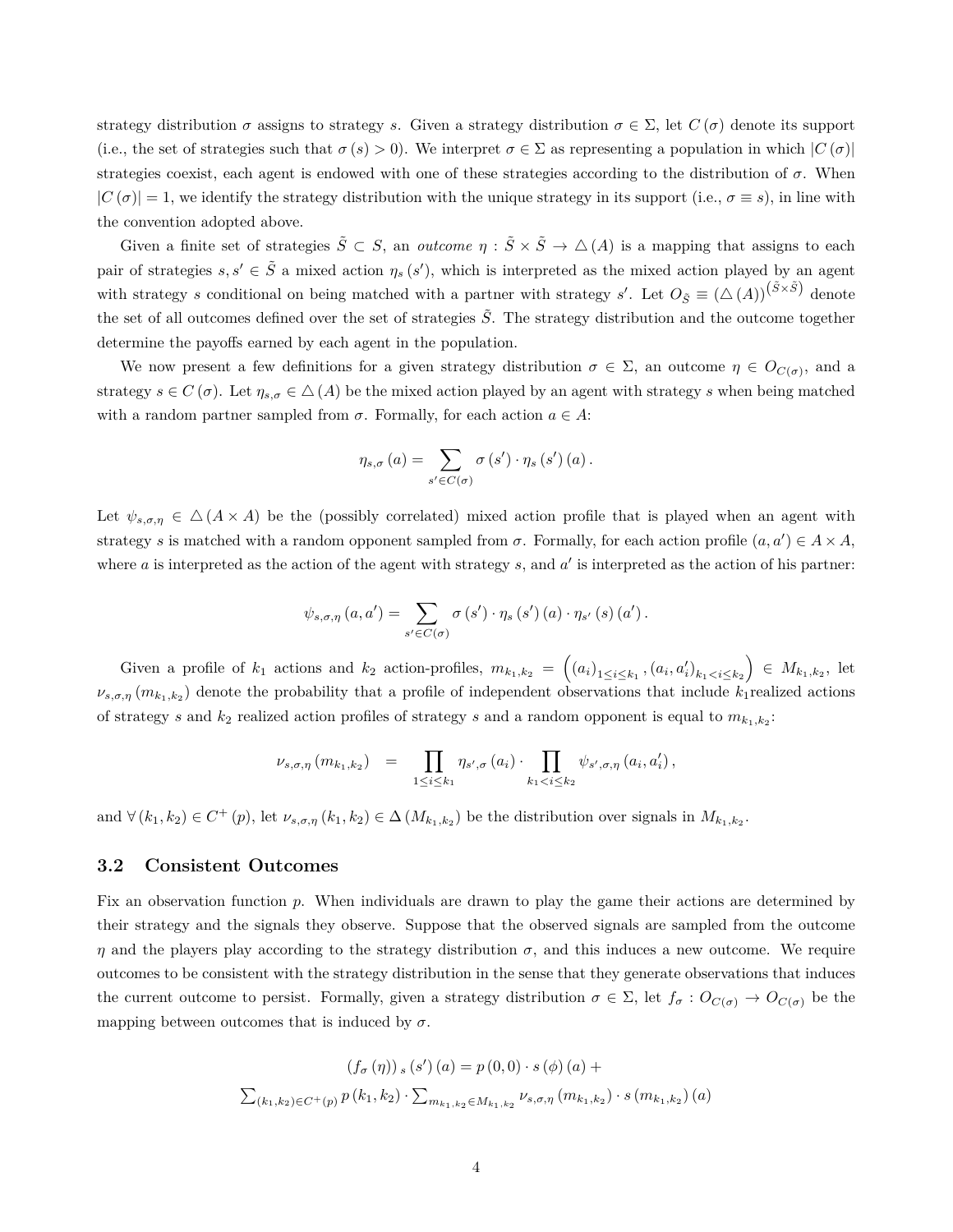An outcome  $\eta \in O_{C(\sigma)}$  is consistent with strategy distribution  $\sigma$  if it is a fixed point of this mapping:  $f_{\sigma}(\eta) \equiv \eta$ . The following standard lemma shows that each strategy distribution admits consistent outcomes.

**Lemma 1.** For each strategy distribution  $\sigma \in \Sigma$  there exists a consistent outcome *η*.

*Proof.* Observe that the space  $O_{C(\sigma)}$  is a convex and compact subset of a Euclidean space, and that the mapping  $f_{\sigma}: O_{C(\sigma)} \to O_{C(\sigma)}$  is continuous. Brouwer's fixed-point theorem implies that the mapping  $\sigma$  has a fixed point *η*∗, which is a consistent outcome by definition.  $\Box$ 

The following example shows there are strategy distributions that admit multiple consistent outcomes (case 1) and strategy distributions that admit a unique consistent outcome (case 2).

**Example 1.** Assume that each player observes a single action with probability  $p_1$  and no actions with probability  $1 - p_1$  (i.e.,  $p(1,0) = p_1$ ,  $p(0,0) = 1 - p_1$ ). Let  $\tilde{s}$  be the following "tit-for-tat" strategy:  $\tilde{s}(a) = a$  for each  $a \in A$ (i.e., an individual that follows this strategy plays the observed past action of his opponent), and  $s(\phi) = \alpha$  for some arbitrary mixed action  $\alpha$ . Note that: (1) if  $p_1 = 1$ , then any outcome  $\eta \in O_{\tilde{s}}$  is consistent with the strategy distribution that assigns mass 1 to strategy  $\tilde{s}$ ; and (2) if  $p_1 < 1$ , then one can show that the unique consistent outcome is *α*.

## **4 Result**

Theorem 1 characterizes which observation structures induce unique consistent outcomes; that is, structures in which every strategy distribution admits a unique consistent outcome. It turns out that an observation structure induces unique consistent outcomes if and only if the expected number of actions that each agent observes about his partner in each round is at most one.

**Definition 1.** Given function p, let  $\mathbf{E}(p)$  denote the expected number of actions observed by each agent before playing the game:

$$
\mathbf{E}(p) = \sum_{(k_1,k_2) \in C(p)} p(k_1,k_2) \cdot (k_1 + 2 \cdot k_2).
$$

**Theorem 1.** The following conditions are equivalent: (1) Every strategy distribution in environment  $E = (G, p)$ *admits a unique consistent outcome; and*  $(2)$   $\mathbf{E}(p) \leq 1$  *and*  $p(1,0) < 1$ *.* 

*Proof.* We begin by proving that " $\neg 2$ " implies " $\neg 1$ ". Assume that  $\mathbf{E}(p) > 1$ .<sup>4</sup> Let *a* and *a'* be different actions  $(a \neq a')$ . Let *s*<sup>\*</sup> be the following strategy: play *a* if the observed actions include *a*, and play *a'* otherwise. Consider the strategy distribution in which all agents follow strategy  $s^*$ . Consider the outcome  $\eta_x$  that assigns probability  $0 \le x \le 1$  to action *a* and the remaining probability  $(1-x)$  to action *a'*. Note that outcome  $\eta_x$  is consistent with *s* ∗ if and only if

$$
x = Pr \left(\text{observing } a\right) = \sum_{(k_1, k_2) \in C^+(p)} p(k_1, k_2) \cdot \sum_{m_{k_1, k_2} \in M_{k_1, k_2}} \left(1 - (1 - x)^{(k_1 + 2 \cdot k_2)}\right).
$$

<sup>&</sup>lt;sup>4</sup>Note that not-2 implies  $\mathbf{E}(p) > 1$  or  $p(1,0) = 1$ , and  $p(1,0) = 1$  implies  $\mathbf{E}(p) = 1$ . Recall that the case of  $p(1,0) = \mathbf{E}(p) = 1$ was dealt with in Example 1 with multiple consistent outcomes.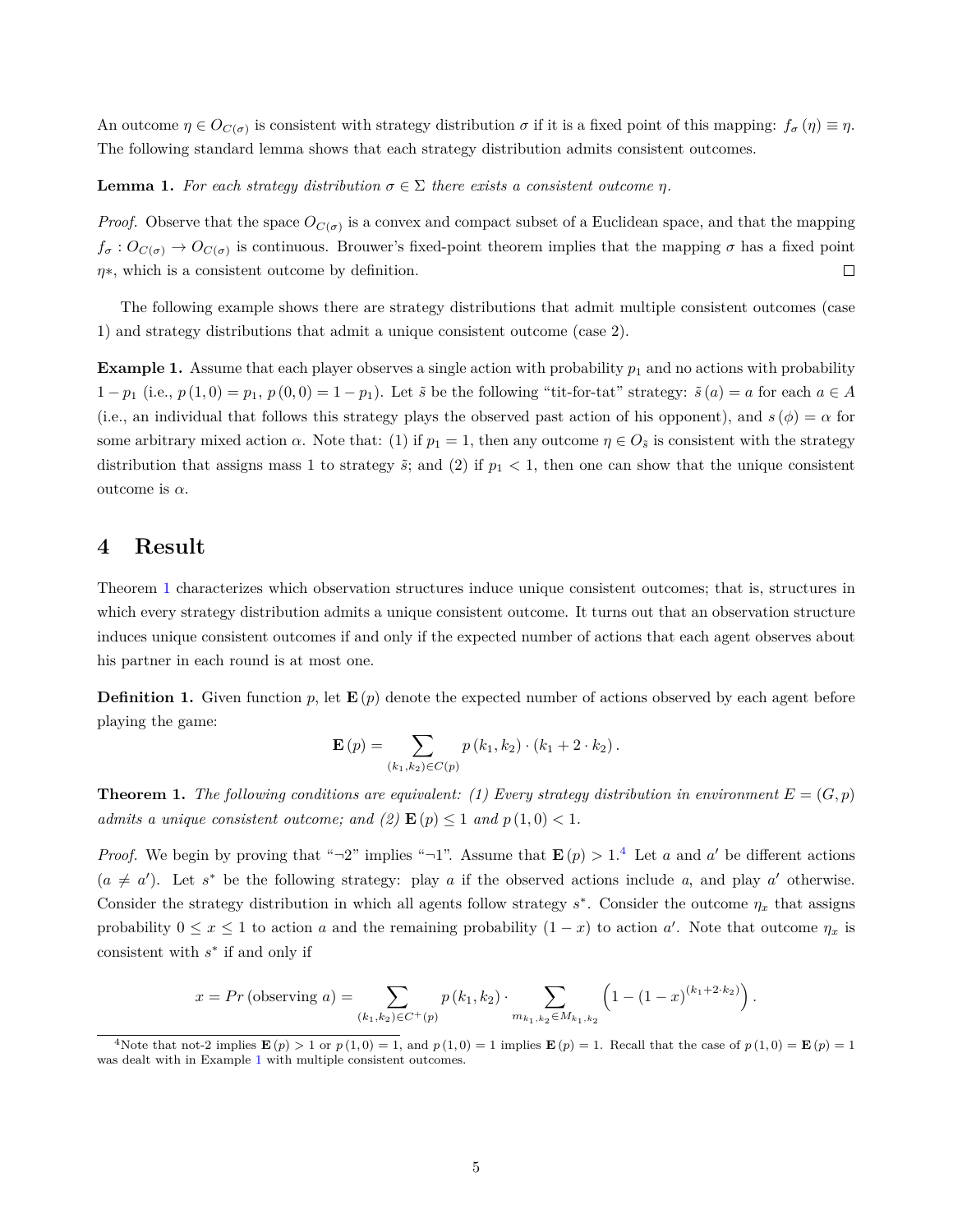It is immediate that  $x = 0$  always solves this equation, and thus  $\eta_0$  is a consistent outcome. Next, note that when  $x > 0$  is close to 0 the RHS can be (Taylor-)approximated by:

$$
\left(\sum_{(k_1,k_2)\in C^+(p)} p(k_1,k_2) \cdot \sum_{m_{k_1,k_2}\in M_{k_1,k_2}} ((k_1+2\cdot k_2))\cdot x\right) = \mathbf{E}(p)\cdot x > x.
$$

For  $x = 1$  the RHS is  $\sum_{(k_1, k_2) \in C^+(p)} p(k_1, k_2) \leq 1$ , so if  $\sum_{(k_1, k_2) \in C^+(p)} p(k_1, k_2) = 1$  then  $x = 1$  is also a solution and if  $\sum_{(k_1,k_2)\in C^+(p)} p(k_1,k_2) \leq 1 < 1$  then by continuity of the RHS, there is some  $x \in (0,1)$  that solves the equation. Thus there is  $\eta_x \neq \eta_0$  that is also a consistent outcome of  $s^*$ .

In what follows, we sketch the proof of the opposite direction: "2" implies "1", while leaving some formal details about the rigorous definition of the various norms to Appendix A. Let  $\sigma$  be an arbitrary strategy distribution, and let  $\eta$  and  $\eta'$  be two outcomes. Under an appropriate choice of norm, the distance between the outcomes  $f_{\sigma}(\eta)$  and  $f_{\sigma}(\eta')$  is bounded by the expected distance between the distributions of signals:

$$
||f_{\sigma}(\eta) - f_{\sigma}(\eta')|| \leq \sum_{k_1,k_2 \in C^+(p)} p(k_1,k_2) \cdot ||\nu_{s,\sigma,\eta}(k_1,k_2) - \nu_{s,\sigma,\eta'}(k_1,k_2)||.
$$

This is because the mapping  $f_{\sigma}$  can induce different outcomes only to the extent that the observed signals were different. Next it can be shown that the distance between the signal distributions is bounded by the length of the signal times the distance between the outcomes:

$$
\|\nu_{s,\sigma,\eta}\left(k_1,k_2\right)-\nu_{s,\sigma,\eta'}\left(k_1,k_2\right)\| \leq (k_1+2\cdot k_2)\cdot \|\eta-\eta'\|.
$$

This is because two observed actions differ with a probability of at most  $\|\eta - \eta'\|$ , and the probability of  $k_1 + 2 \cdot k_2$ observed actions to differ in at least one action is at most  $k_1 + 2 \cdot k_2$  times  $\|\eta - \eta'\|$  (with strict inequality if  $(k_1, k_2) \neq (1, 0)$ ). Substituting the second inequality in the first one yields:

$$
||f_{\sigma}(\eta) - f_{\sigma}(\eta')|| \leq \sum_{k_1, k_2 \in C^+(p)} p(k_1, k_2) \cdot ||\eta - \eta'|| = \mathbf{E}(p) \cdot ||\eta - \eta'||. \tag{1}
$$

This implies that if  $\mathbf{E}(p) < 1$  (or if  $\mathbf{E}(p) = 1 < p(1,0)$ ) then  $f_{\sigma}$  is a contraction mapping:  $||f_{\sigma}(\eta) - f_{\sigma}(\eta')|| <$  $\|\eta - \eta'\|$ , which implies uniqueness.  $\Box$ 

## **A Technical Aspects of the Proof ("2" Implies "1")**

Assume that  $\mathbf{E}(p) \leq 1$  and  $p(1,0) < 1$ . We show that every strategy distribution in E admits a unique consistent outcome. Let *σ* be a strategy distribution, and let  $η ≠ η' ∈ O<sub>c(σ)</sub>$ . In order to shorten the notations, we omit the subscript  $\sigma$  in the remainder of the proof. For example we write  $\eta_s(a)$  instead of  $\eta_{s,\sigma}(a)$ . In what follows we show that *f* (i.e.  $f_{\sigma}$ ) is a contraction mapping (which implies admitting a unique consistent outcome).

#### **A.1 Definitions of Norms**

We measure distance between (finite support) probability distributions with the  $L_1$ -norm as follows: let  $X$  be a finite set and  $\Delta(X)$  the set of probability distributions on *X*. Given distributions  $\xi, \xi' \in \Delta(X)$ , their distance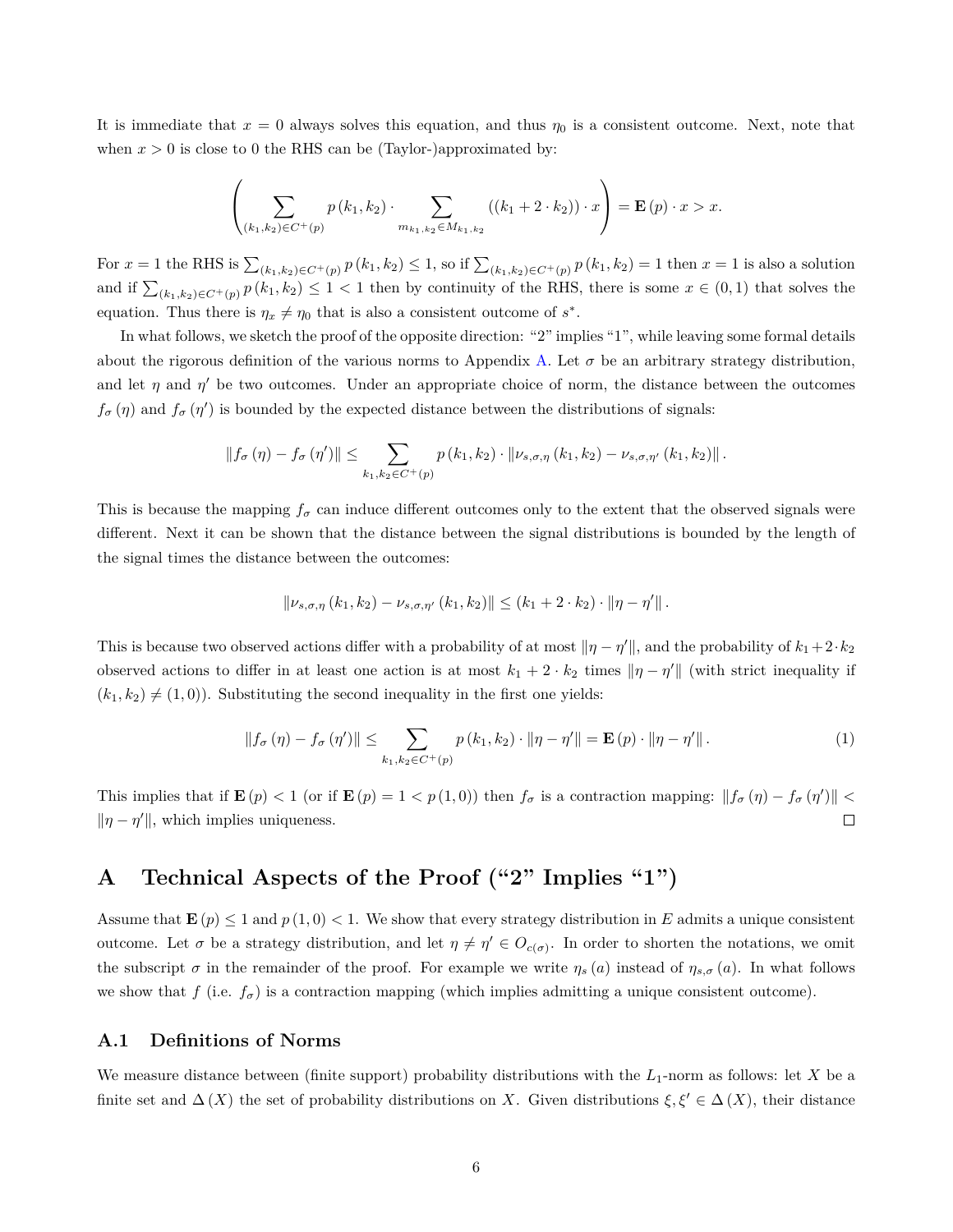is defined as the sum of the absolute differences in the weights they assign to the different elements of *X*:

$$
\left\|\xi-\xi'\right\|_{1}=\sum_{x\in X}\left|\xi\left(x\right)-\xi'\left(x\right)\right|.
$$

We measure distance between profiles of distributions with the help of the *L*∞-norm. For any two profiles of distributions  $\gamma = (\xi_i)_{i \in I}$ ,  $\gamma' = (\xi'_i)_{i \in I}$ , we define

$$
\|\gamma-\gamma'\|_\infty = \max_{i\in I} \|\xi_i-\xi'_i\|_1.
$$

Let  $\nu_{\eta}(k_1, k_2) = (\nu_{s,\eta}(k_1, k_2))_{s \in C(\sigma)}$  denote the profile of distributions over signals in  $M_{k_1, k_2}$  for the various strategies in the support of  $\sigma$ . Then, in particular:

$$
\|\nu_{\eta}(k_1,k_2)-\nu_{\eta'}(k_1,k_2)\|_{\infty}=\max_{s\in C(\sigma)}\|\nu_{s,\eta}(k_1,k_2)-\nu_{s,\eta'}(k_1,k_2)\|_1.
$$

Similarly, since  $\eta_s$  can be interpreted as representing the profile set  $\{\eta_s(s')\}_{s' \in c(\sigma)}$ :

$$
\left\|\eta_s-\eta'_s\right\|_{\infty}=\max_{s'\in C(\sigma)}\left\|\eta_s\left(s'\right)-\eta'_s\left(s'\right)\right\|_1.
$$

Finally, we use two norms  $\|\|_{\infty,\infty}$  and  $\|\|_{\infty,1}$  to measure distances between outcomes  $\eta$  and  $\eta'$ :

$$
\|\eta - \eta'\|_{\infty,\infty} = \max_{s \in C(\sigma)} \|\eta_s - \eta'_s\|_{\infty}, \quad \|\eta - \eta'\|_{\infty,1} = \max_{s \in C(\sigma)} \|\eta_s - \eta'_s\|_1.
$$

Note that  $\|\eta_s - \eta'_s\|_1 \le \|\eta_s - \eta'_s\|_{\infty}$  and  $\|\eta - \eta'\|_{\infty, 1} \le \|\eta - \eta'\|_{\infty, \infty}$ .

#### **A.2 Bounding the Distance Between Combinations of Actions and Action Profiles**

Let  $k_1, k_2 \geq 1$ . We begin by showing that the distance between the distribution of messages in  $M_{k_1, k_2}$  is at most the sum of the distances between the distributions in  $M_{k_1} \equiv M_{k_1,0}$  and the distributions in  $M_{k_2} \equiv M_{0,k_2}$ . For  $m_{k_i} \in M_{k_i}, i = 1, 2$ , we write  $\nu_{s,\eta}(m_{k_i})$  instead of  $\nu_{s,\eta}(m_{k_1,k_2})$ .

$$
\| \nu_{s,\eta} (k_1, k_2) - \nu_{s,\eta'} (k_1, k_2) \|_1 = \sum_{\{m_{k_1,k_2}\} \in M_{k_1,k_2}} |\nu_{s,\eta} (m_{k_1,k_2}) - \nu_{s,\eta'} (m_{k_1,k_2})|
$$
\n
$$
= \sum_{\{m_{k_1} \in M_{k_1} \ m_{k_2} \in M_{k_2}} |\nu_{s,\eta} (m_{k_1}) \cdot \nu_{s,\eta} (m_{k_2}) - \nu_{s,\eta'} (m_{k_1}) \cdot \nu_{s,\eta'} (m_{k_2})|
$$
\n
$$
= \sum_{\{m_{k_1} \in M_{k_1} \ m_{k_2} \in M_{k_2}} |\nu_{s,\eta} (m_{k_1}) \cdot (\nu_{s,\eta} (m_{k_2}) - \nu_{s,\eta'} (m_{k_2})) + \nu_{s,\eta'} (m_{k_2}) \cdot (\nu_{s,\eta} (m_{k_1}) - \nu_{s,\eta'} (m_{k_1}))|
$$
\n
$$
< \sum_{\{m_{k_1} \in M_{k_1} \ m_{k_2} \in M_{k_2}} |\nu_{s,\eta} (m_{k_1}) \cdot (\nu_{s,\eta} (m_{k_2}) - \nu_{s,\eta'} (m_{k_2}))| + |\nu_{s,\eta'} (m_{k_2}) \cdot (\nu_{s,\eta} (m_{k_1}) - \nu_{s,\eta'} (m_{k_1}))|
$$
\n
$$
= \sum_{\{m_{k_1} \in M_{k_1} \ m_{k_2} \in M_{k_2}} \sum_{\{m_{k_1} \in M_{k_2}\}} \nu_{s,\eta} (m_{k_1}) \cdot |(\nu_{s,\eta} (m_{k_2}) - \nu_{s,\eta'} (m_{k_2}))| + \nu_{s,\eta'} (m_{k_2}) \cdot |(\nu_{s,\eta} (m_{k_1}) - \nu_{s,\eta'} (m_{k_1}))|
$$
\n
$$
= \sum_{\{m_{k_2} \in M_{k_2}\}} |\nu_{s,\eta} (m_{k_2}) - \nu_{s,\eta'} (m_{k_2}))| + \sum_{\{m_{k_1} \in M_{k_1}\}} |\nu_{s,\eta} (m_{k_1}) - \nu_{s,\eta'} (m_{k_1}))|
$$
\n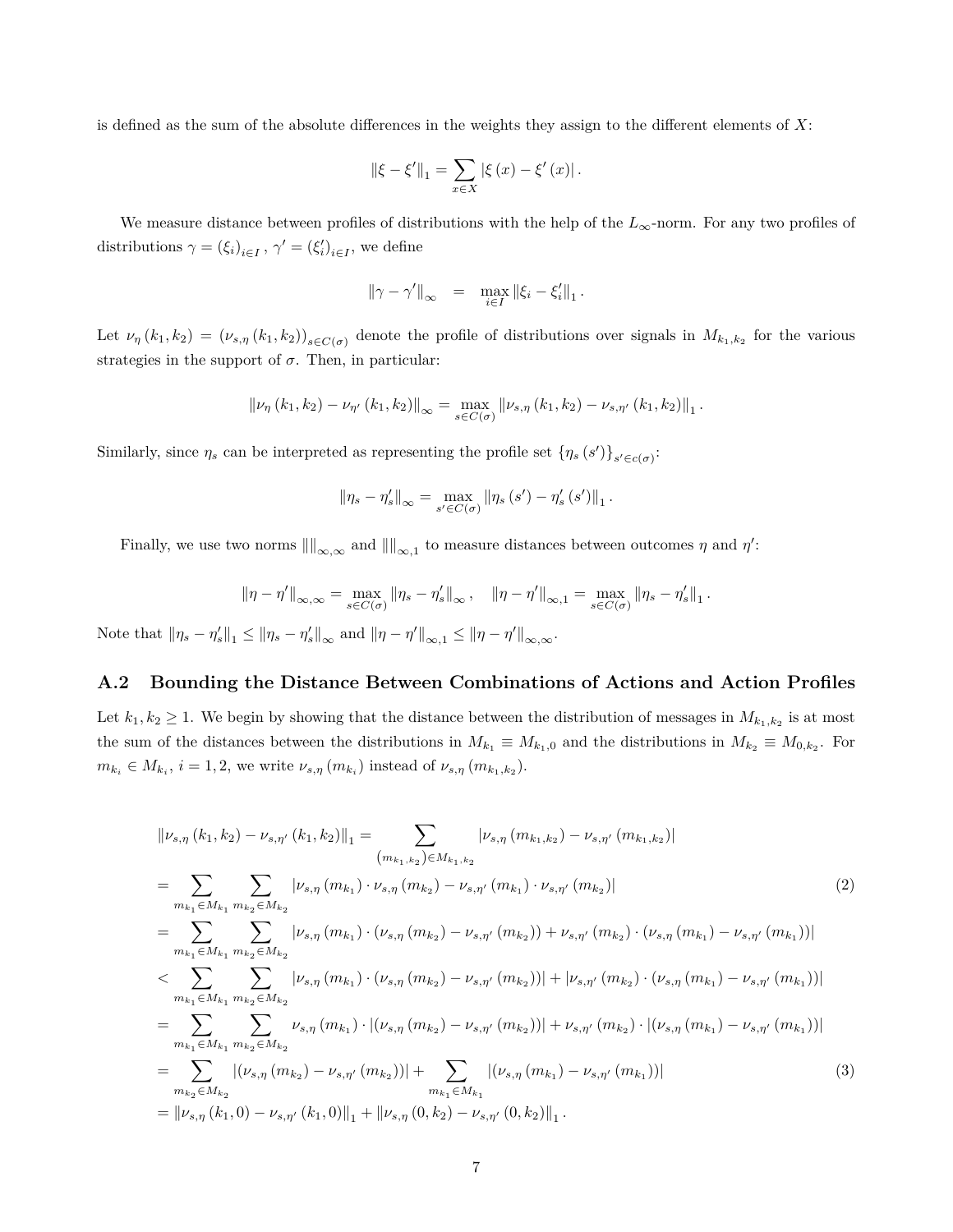Equality (2) is due to the independence of different observations. The next equality is derived by adding and subtracting  $\nu_{s,\eta}(m_{k_1}) \cdot \nu_{s,\eta'}(m_{k_2})$ . The inequality is strict because the elements inside the "||" in the l.h.s. of the inequality include both positive and negative numbers. Eq. (3) holds because each sum adds the probabilities of disjoint and exhausting events.

## **A.3 Bounding the Distance Between Action Profiles**

We show that the distance  $(\|\|_1)$  between two distributions over observed action profiles is at most twice the distance ( $\|\|_{\infty,\infty}$ ) between the corresponding outcomes.

$$
\begin{split}\n&\|\psi_{s,\eta}-\psi_{s,\eta'}\|_1 = \sum_{(a,a')\in A^2} |\psi_{s,\eta}(a,a') - \psi_{s,\eta'}(a,a')| \\
&= \sum_{(a,a')\in A^2} \left| \sum_{s'\in C(\sigma)} \sigma(s') \cdot (\eta_s(s') (a) \cdot \eta_{s'}(s) (a') - \eta_s'(s') (a) \cdot \eta_{s'}'(s) (a')) \right| \\
&\leq \sum_{(a,a')\in A^2} \sum_{s'\in C(\sigma)} \sigma(s') |(\eta_s(s') (a) \cdot \eta_{s'}(s) (a') - \eta_s'(s') (a) \cdot \eta_{s'}'(s) (a'))| \\
&= \sum_{s'\in C(\sigma)} \sigma(s') \cdot \sum_{(a,a')\in A^2} |(\eta_s(s') (a) \cdot \eta_{s'}(s) (a') - \eta_s'(s') (a) \cdot \eta_{s'}'(s) (a'))| \\
&= \sum_{s'\in C(\sigma)} \sigma(s') \cdot \sum_{(a,a')\in A^2} |(\eta_s(s') (a) \cdot (\eta_{s'}(s) (a') - \eta_{s'}'(s) (a')) + \eta_{s'}'(s) (a') (\eta_s(s') (a) - \eta_{s'}'(s') (a)))| \\
&< \sum_{s'\in C(\sigma)} \sigma(s') \cdot \sum_{(a,a')\in A^2} (\eta_s(s') (a) \cdot |\eta_{s'}(s) (a') - \eta_{s'}'(s) (a')| + \eta_{s'}'(s) (a') \cdot |\eta_s(s') (a) - \eta_{s'}'(s') (a)|) \\
&= \sum_{s'\in C(\sigma)} \sigma(s') \cdot \sum_{a'\in A} |\eta_{s'}(s) (a') - \eta_{s'}'(s) (a')| + \sum_{a\in A} |\eta_s(s') (a) - \eta_{s'}'(s') (a)| \\
&\leq \sum_{s'\in C(\sigma)} \sigma(s') \cdot (||\eta_{s'} - \eta_{s'}'||_{\infty} + ||\eta_s - \eta_{s}'||_{\infty}) \\
&\leq \sum_{s'\in C(\sigma)} \sigma(s') \cdot (2 \cdot ||\eta - \eta'||_{\infty,\infty}) = 2 \cdot ||\eta - \eta'||_{\infty,\infty} .\n\end{split}
$$

The second inequality is strict because the elements inside the "||" in the l.h.s. of the strict inequality include both positive and negative elements.

#### **A.4 Bounding the Distance Between Sequences of Actions**

Let  $k \geq 2$ . Next we show that the distance  $(\|\|_1)$  between two sequences of *k* observed actions is at most *k* times the distance  $(\|\|_{\infty,\infty})$  between the corresponding outcomes:

$$
\|\nu_{s,\eta}(k,0)-\nu_{s,\eta'}(k,0)\|_1 = \sum_{(a_i)_{i\leq k_1}\in A^k} \left|\nu_{s,\eta}\left((a_i)_{i\leq k}\right)-\nu_{s,\eta'}\left((a_i)_{i\leq k}\right)\right| =
$$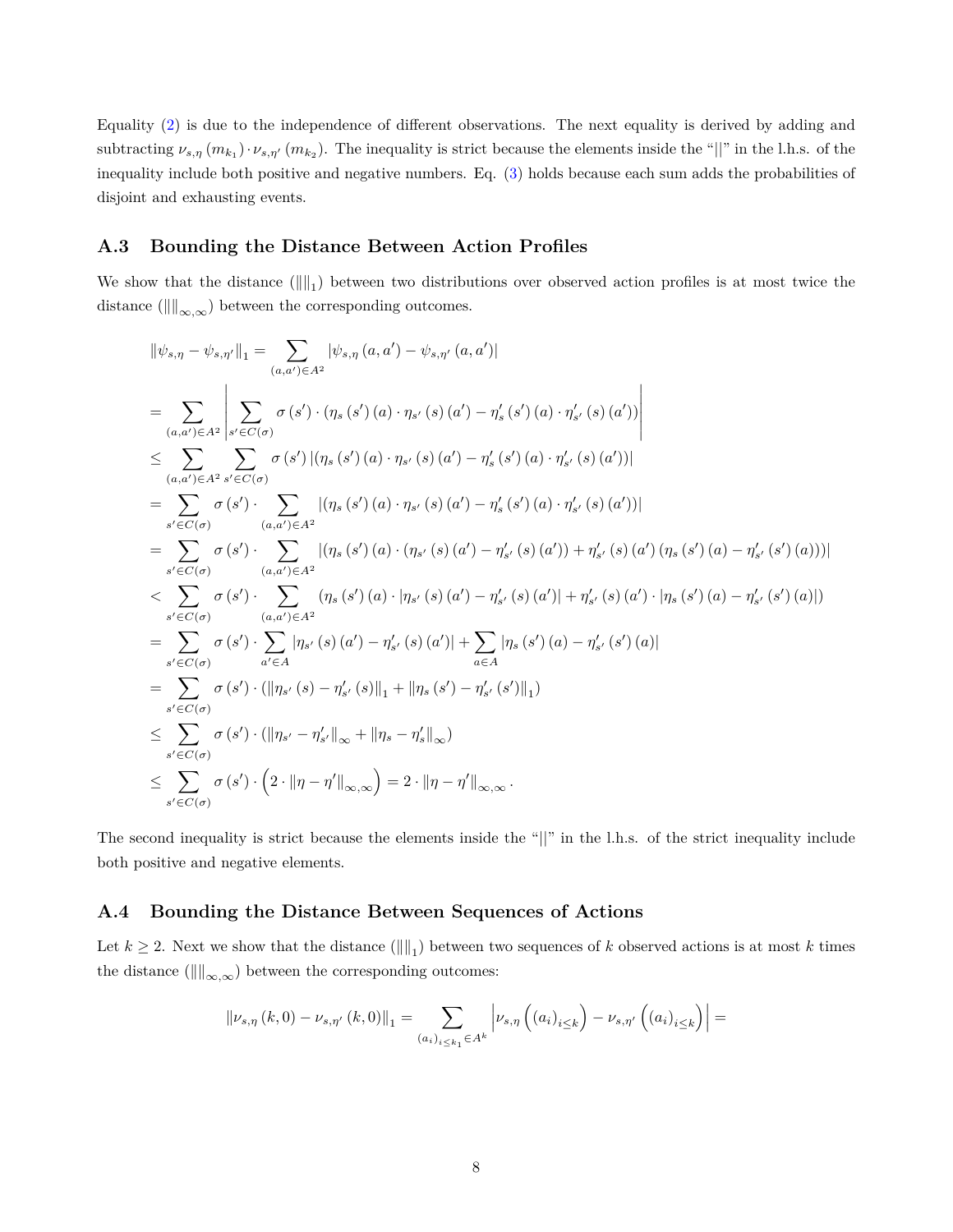$$
= \sum_{(a_{i})_{i\leq k_{1}} \in A^{k}} \left| \prod_{i\leq k} \eta_{s}(a_{i}) - \prod_{i\leq k} \eta'_{s}(a_{i}) \right| = \sum_{(a_{i})_{i\leq k} \in A^{k}} \left| \sum_{i\leq k} (\eta_{s}(a_{i}) - \eta'_{s}(a_{i})) \cdot \prod_{j>i} \eta_{s}(a_{j}) \cdot \prod_{j  

$$
< \sum_{(a_{i})_{i\leq k} \in A^{k}} \sum_{i\leq k} \left( |\eta_{s}(a_{i}) - \eta'_{s}(a_{i})| \cdot \prod_{j>i} \eta_{s}(a_{j}) \cdot \prod_{j  

$$
= \sum_{i\leq k} \left( \sum_{a\in A} |\eta_{s}(a) - \eta'_{s}(a)| \cdot \left( \sum_{(a_{j})_{j>i} \in A^{n-i}} \prod_{j>i} \eta_{s}(a_{j}) \right) \cdot \left( \sum_{(a_{j})_{j  

$$
= \sum_{i\leq k} \left( \sum_{a\in A} |\eta_{s}(a) - \eta'_{s}(a)| \cdot 1 \cdot 1 \right)
$$
  

$$
= k \cdot \sum_{a\in A} |\eta_{s}(a) - \eta'_{s}(a)| = k \cdot \|\eta_{s} - \eta'_{s}\|_{1} \leq k \cdot \|\eta - \eta'\|_{\infty,1} \leq k \cdot \|\eta - \eta'\|_{\infty,\infty}.
$$
 (5)
$$
$$
$$

The first equality in Eq. (4) is due to the independence of different observations, and the second equality is implied by adding to the sum elements that cancel out (appearing once with a positive sign and once with a negative sign). The inequality is strict because the set of numbers inside the "||" in the l.h.s. of the inequality include both positive and negative elements. Equality (5) holds because each sum adds the probabilities of disjoint and exhausting events.

An analogous argument yields the same result for observed tuples of action profiles (where the strict inequality is implied by Section A.3):  $\|\nu_{s,\eta}(0,k) - \nu_{s,\eta'}(0,k)\|_1 \leq k \cdot \|\psi_{s,\eta} - \psi_{s,\eta'}\|_1 < k \cdot 2 \cdot \|\eta - \eta'\|_{\infty,\infty}$ .

## **A.5 Showing that** *f* (*η*) **is a Contraction Mapping**

 $(k_1, k_2) ∈ C<sup>+</sup>(f)$ 

*a*∈*A*

We bound the distance between  $(f(\eta))_s(s')$  and  $(f(\eta'))_s(s')$  as follows.

$$
\| (f(\eta))_s (s') - (f(\eta'))_s (s') \|_1 = \sum_{a \in A} |(f(\eta))_s (s') (a) - (f(\eta'))_s (s') (a)|
$$
  
\n
$$
= \sum_{a \in A} \sum_{(k_1,k_2) \in C^+(f)} p(k_1,k_2) \cdot \left| \sum_{m_{k_1,k_2} \in M_{k_1,k_2}} (\nu_{s,\eta} (m_{k_1,k_2}) - \nu_{s,\eta'} (m_{k_1,k_2})) \cdot s(m_{k_1,k_2}) (a) \right|
$$
  
\n
$$
\leq \sum_{a \in A} \sum_{(k_1,k_2) \in C^+(f)} p(k_1,k_2) \cdot \left| \sum_{m_{k_1,k_2} \in M_{k_1,k_2}} (\nu_{s,\eta} (m_{k_1,k_2}) - \nu_{s,\eta'} (m_{k_1,k_2})) \right|
$$
  
\n
$$
= \sum_{a \in A} \sum_{(k_1,k_2) \in C^+(f)} p(k_1,k_2) \cdot \left| \nu_{s,\eta} (k_1,k_2) - \nu_{s,\eta'} (k_1,k_2) \right|_1
$$
  
\n
$$
\leq \sum_{a \in A} \sum_{(k_1,k_2) \in C^+(f)} p(k_1,k_2) \cdot (\left| \nu_{s,\eta} (k_1,0) - \nu_{s,\eta'} (k_1,0) \right|_1 + \left| \nu_{s,\eta} (0,k_2) - \nu_{s,\eta'} (0,k_2) \right|_1)
$$
  
\n
$$
\leq \sum_{a \in A} \sum_{(k_1,k_2) \in C^+(f)} p(k_1,k_2) \cdot \left( k_1 \cdot \left| \eta - \eta' \right|_{\infty,\infty} + k_2 \cdot 2 \cdot \left| \eta - \eta' \right|_{\infty,\infty})
$$
  
\n
$$
= \sum ||\eta - \eta'||_{\infty,\infty} \cdot \sum_{a \in A} p(k_1,k_2) \cdot (k_1 + k_2 \cdot 2) = \sum ||\eta - \eta'||_{\infty,\infty} \cdot \mathbf{E}(p) \leq \sum ||\eta - \eta'||_{\infty,\infty}.
$$
 (8)

*a*∈*A*

*a*∈*A*